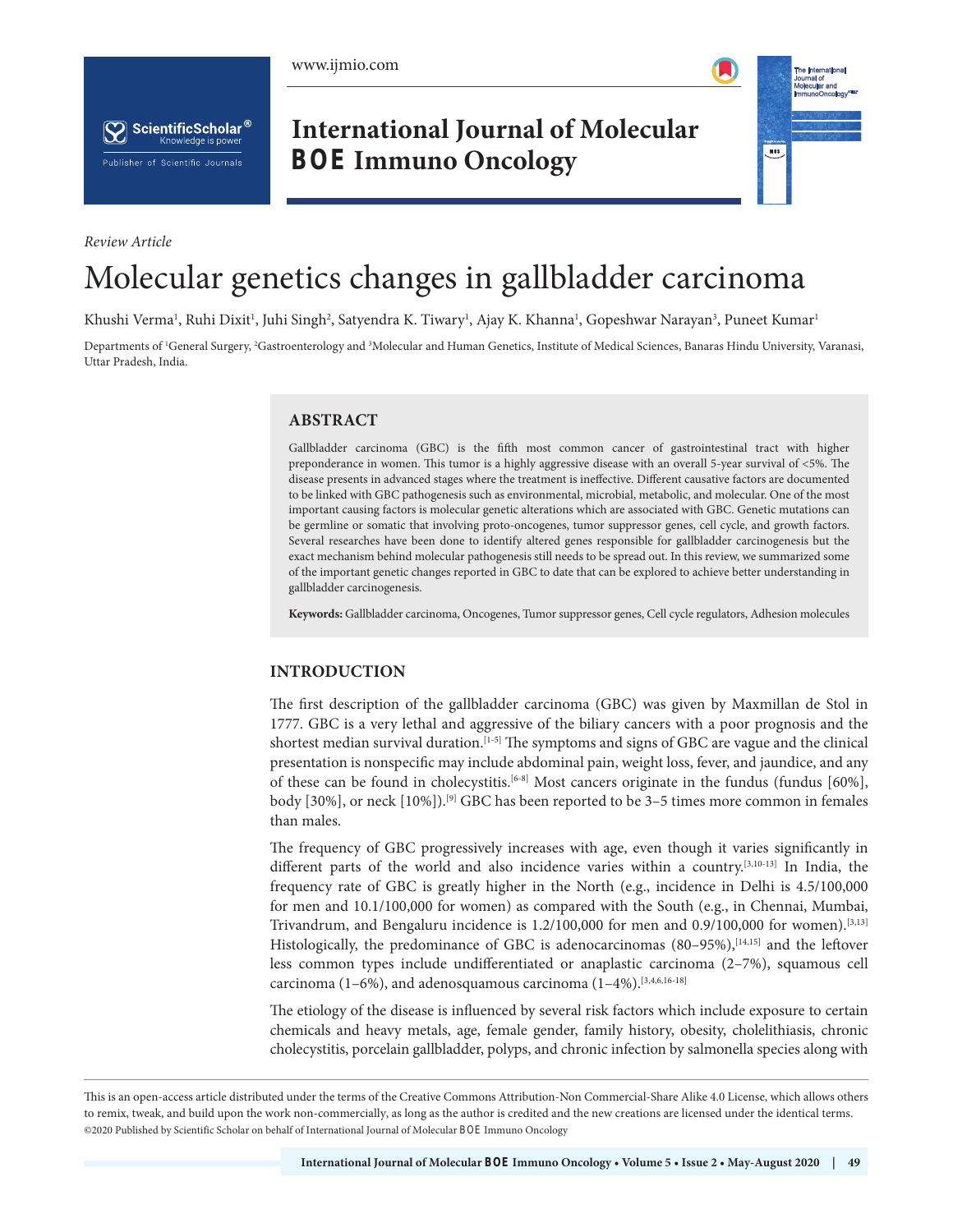various genetic factors.[3,14,15,19,20] Molecular genetic factors play an important role in gallbladder carcinogenesis.

## **GENETIC AND MOLECULAR CHANGE**

GBC is a multi-factorial disease involving numerous genetic changes. In view of the present knowledge, genetic and molecular changes in GBC are still needs to be explored.[21-24] Some common aberrations include the activation of oncogenes, inactivation of tumor suppressor genes (TSGs), presence of microsatellite instability, and epigenetic changes mainly caused by atypical promoter methylation of gene areas are the various common factors reported till now. The serious of genetic changes leading to gallbladder cancer development is still not well known.[21,25] The present article will describe some of the important genetic changes reported in GBC [Table 1].

## **Oncogenes**

Oncogenes cause alteration in normal cells to transform it into cancerous cells (with abnormal cell growth) is considered as oncogenes. Oncogenes are usually mutated forms of normal cellular genes (proto-oncogenes) that get altered in the gallbladder cancer signaling cascade. When a proto-oncogene altered, it becomes a "gain of function mutant gene" that can become permanently activated and influence cancer formation.[26]

## **K***-ras*

The *ras* gene family is a group of three closely associated cellular proto-oncogenes which play an significant role in the etiology of human cancers. There are three members of the *ras* family, namely N-*ras*, H-*ras*, and K-*ras* genes.[27] Many pathogenic mutations have been described in K-*ras* oncogene in GBC tissue.[21,28-30] K-*ras* encodes a 21-kD protein that is situated on the inner side of the plasma membranes that are a small GTP-binding cytoplasmic protein that has intrinsic GTPase activity and hydrolyzes guanosine triphosphate to guanosine diphosphate. K-*ras* protein that is bound to guanosine triphosphate is active, involved in signal transduction, and molecular switches in the cell cycle.[24,31,32] K-*ras* gene mutations identified in GBC generally affects codons 12, 13, and  $61^{[21,33]}$  results in inability to hydrolyze bound guanosine triphosphate and incapability to switch back to the inactive configuration, resultant inappropriate growth signal.[24] Most of the mutations were found in codon 12 of K-*ras* gene, and mutations of codons 13 and 61 were less common.[24,34-36] In North India, K-*ras* codon 13 mutation is more frequent (about one-third) than codon 12 and 61.<sup>[21,33]</sup> The identified rates of K-ras mutations were 5-57% for gallbladder cancers.<sup>[24,37-39]</sup>

GBC connected with an Anomalous Pancreaticobiliary Duct Junction have a high K-*ras* gene mutation rate in 50–83% of cases and this indicate that the detection of K-*ras* mutation is a valuable molecular diagnostic marker for GBC in this

category of patients.[33,40,41] Although mutation of K-*ras* gene has never been identified in GBC having adenoma carcinoma sequence of development.<sup>[21,42]</sup>

## **Epidermal growth factor receptor (EGFR)**

The EGF RTK family consists of four members: EGFR (ErbB1, and HER1), ErbB2 (HER2, *neu* in rodents), ErbB3 (HER3), and ErbB4 (HER4).<sup>[43-46]</sup> EGFR is a transmembrane receptor belonging to the ErbB family of receptor tyrosine kinases consists of an extracellular ligand-binding domain, a transmembrane domain, a short juxtamembrane section, a tyrosine kinase domain, and a tyrosine-containing C-terminal tail have a molecular weight of 170 kd.[47-49] The mature EGFR is made up of a single polypeptide chain of 1186 amino acid residues and a substantial amount of N-liked oligosaccharide.[50] There are six mammalian ligands that bind to EGFR, including itself EGF, transforming growth factor-α, amphiregulin, heparin-binding EGF-like growth factor, betacellulin, and epiregulin.<sup>[51]</sup>

Ligand binding to the EGFR receptor induces a conformational change of the receptor ectodomain that allows for receptor dimerization and autophosphorylation through tyrosine kinase activity of several tyrosine residues within the COOH-terminal tail of the receptors.[11,44,52-54] Autophosphorylation causes a chain of intracellular pathways that possibly result in cancer-cell proliferation, blocking apoptosis, activating invasion and metastasis, and stimulating tumor-induced neovascularization.<sup>[55]</sup>

EGFR is normally present within the plasma membrane of many types of normal cells, it is commonly over-expressed or over-activated in malignant cells. When active, it stimulates intracellular pathways that promote cell proliferation and angiogenesis, in addition to evasion of apoptosis.<sup>[47]</sup> Since the 1980s, a number of reports defined the overexpression of EGFR in a variety of epithelial tumors, supporting the hypothesis that dysregulation of EGFR gene expression and signaling could play a pivotal biological role in cancer.[56]

In 1995, Lee and Pirdas were the first to report a correlation between the membrane receptor EGFR and cases of GBC and other bile duct tumors, and its association with gallbladder dysplasia and chronic calculous cholecystitis.<sup>[48,57]</sup> EGFR overexpressed in gallbladder, common bile duct, and ampullary carcinomas but not in non-malignant situations of the gallbladder and biliary tract<sup>[58]</sup> such as in GBCs (63.4% and 70.7%) and dysplasia (71.4% and 85.7%) than in simple hyperplasia (15.4% and 27%) and normal gallbladder (0%).[40,59] The EGFR mutations, including activating and resistant mutations, frequently occur in exons 18–21 of the EGFR gene encoding the adenosine triphosphate-binding pocket of the intracellular TK domain.<sup>[56]</sup> Somatic mutations of the EGFR tyrosine kinase domain are reported in nearly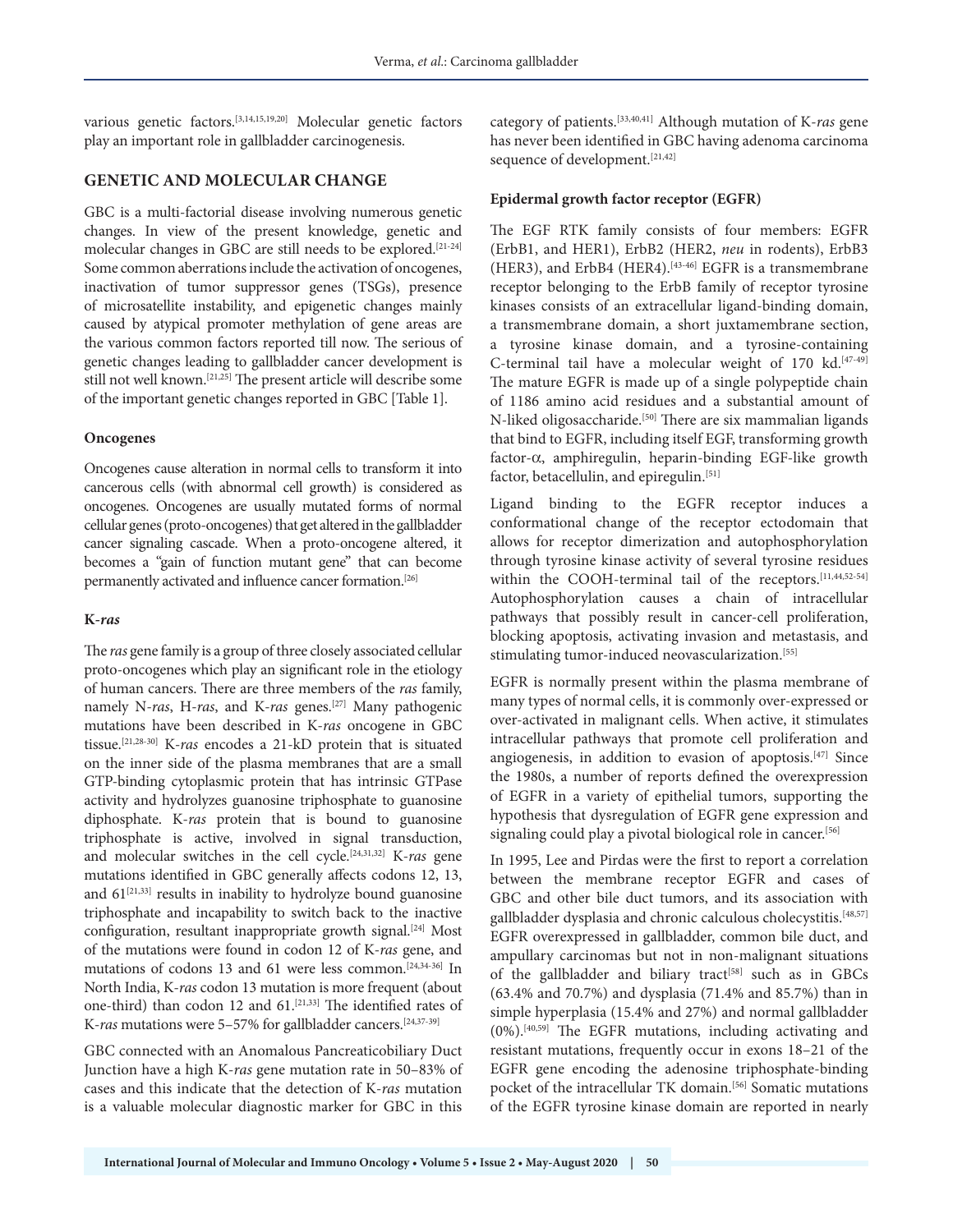15% of the GBC.[58] Therapeutic targeting of EGFR/HER2 pathways increases the anti-proliferative effect of gemcitabine in GBC as shown by an earlier study, this can become a marker for poor prognosis.[21,60]

#### **HER2/neu gene (ErbB2)**

The HER2/neu gene is a proto-oncogene located on the 17q12-q21 chromosomal region and acts as an oncogene in several human cancers.[61,62] The role of HER family of tyrosine kinases playing an important role in the pathogenesis of cancer is well established. Among the four HER family proteins, HER2 has the strongest catalytic kinase activity and is the favored partner for dimerization with other HER family proteins.[63] The HER2/neu receptors undergo dimerization and transphosphorylation of their intracellular domains, which trans-activate numerous intracellular signaling molecules and adaptor proteins (Shc), which in turn lead to the activation of downstream pathways, such as *ras*-RAF-MEK ERK1/2 and PI3k-AKT-mTOR resulting in cancer cell proliferation and cell survival.<sup>[63,64]</sup> HER-2/neu (ERBB-2) overexpression reported to occur in 15.7%–63.6% cases of GBC. Overexpression of HER-2/neu is important for carcinogenesis of gallbladder cancers and helpful for detection of early diagnosis.<sup>[40]</sup>

## **TSGS**

TSGs are cellular genes that regulate cell division, DNA repair, and apoptosis (tell cells when to die/programmed cell death). When TSGs became non-functional, cells could get uncontrolled growth, leads to cancer. Allelic loss of TSGs, as well loss of heterozygosity (LOH) at polymorphic loci becomes the hallmarks of different cancers.<sup>[64]</sup>

## *TP53*

*TP53* is well-known TSG, situated on the short arm of chromosome 17p13,[31] encodes a 53-kD nuclear phosphoprotein which acts as a "Guardian of the genome" transcriptor factor, mainly in response to DNA damage by ultraviolet irradiation, γ-irradiation, and carcinogens<sup>[25,27,65,66]</sup> and has numerous mechanisms of anticancer function and plays an important role in maintenance of genome integrity, apoptosis, genomic stability, and inhibition of angiogenesis etc.[21,67]

*TP53* gene is involved in cellular processes, such as gene expression, DNA repair, and apoptosis. Dysregulation in *TP53* gene leads to cancer cell proliferation and immortality. Until the present, targeting *TP53* gene mutations have evidenced to be a challenge. A number of approaches have been proposed: (1) Wee-1 kinase inhibitors together with DNA harmful agents, (2) inhibitors of the *p53*-MDM2 contact, which result in *p53* stabilization, and (3) vascular endothelial growth factor (VEGF) receptor/VEGF-targeting agents in patients with *TP53* mutations.[68]

Mutations in *TP53* gene are reported in a majority of human malignancies[69,70] and point mutations of the *TP53* gene are among the greatest common genetic alterations in human cancers and are supposed to perform a critical role in the pathogenesis of many malignancies including GBC.[27,29,36-38,65,70-72] However, a missense mutation or a deletion of one *p53* allele often consequences in the lack of the wild-type *p53* protein, result in the loss of tumor suppressor function and permits the promotion of carcinogenesis.[70] Studies of exons 5–8 and exons 9 of the *TP53* gene have been shown point mutations in 27%– 70% of GBCs.[21,27,38,40,73,74] Mutated *p53* proteins have a longer half-life as compared to their wild-type  $p53$  product.<sup>[25,63,67,75]</sup> *TP53* abnormalities have been shown in patients of two regions, i.e., Japan and Chile with a high occurrence of GBCs.<sup>[70,73]</sup>

## **Fragile histidine triad (FHIT)**

FHIT is a TSG that lost during gallbladder carcinogenesis, which reported on chromosome 3p. There are four distinct 3p regions (3p22-24, 3p21.3, 3p14.2, and 3p12) found in GBC with frequent LOH and have been reported by refined alleletype analysis.[31] A high incidence of LOH in the FHIT region was identified in both carcinoma and dysplastic epithelium of the gallbladder.[31,76] The loss of FHIT prompts global genome instability, mostly through nucleotide imbalance, spontaneous replication stress, and DNA breaks whereas methylation of the promoter, frameshift mutation, and elevated expression are common in GBC. In the gallbladder, FHIT allelic loss was detected in 13% of samples with chronic cholecystitis, 40% of dysplasia, and 76% of invasive carcinomas.<sup>[40,76-78]</sup>

Wistuba *et al.* reported the high correlation between immunostaining in the specimen and allelic loss.<sup>[74,76]</sup> and also noted that of a reduction in expression of FHIT in GBC.[74,78] Recent studies have reported that FHIT did not show any important tendency with respect to gallbladder cancer patient's survival.<sup>[21]</sup>

## **Retinoblastoma (Rb) gene**

Rb gene is tumor-suppressor gene encodes a protein (pRb) that acts by altering the activity of transcription factors in human Rb. Many types of cancer are mutated by Rb gene. Rb is a gene that has been found to be present in 100% of the patients with cholecystitis and adenoma, while it is deleted in carcinoma of the gallbladder in 18%–67% of the patients. It has been reported the expression of the pRb correlates with stage, grade, and overall survival.<sup>[79]</sup> In other study, Rb protein was found to be expressed in 24% of carcinoma, 32% of gallstones, and 50% of normal gallbladders.<sup>[80]</sup>

# **ADHESION MOLECULES**

Cell adhesion molecules (CAMs) are proteins by nature, positioned on the cell surface involved in the association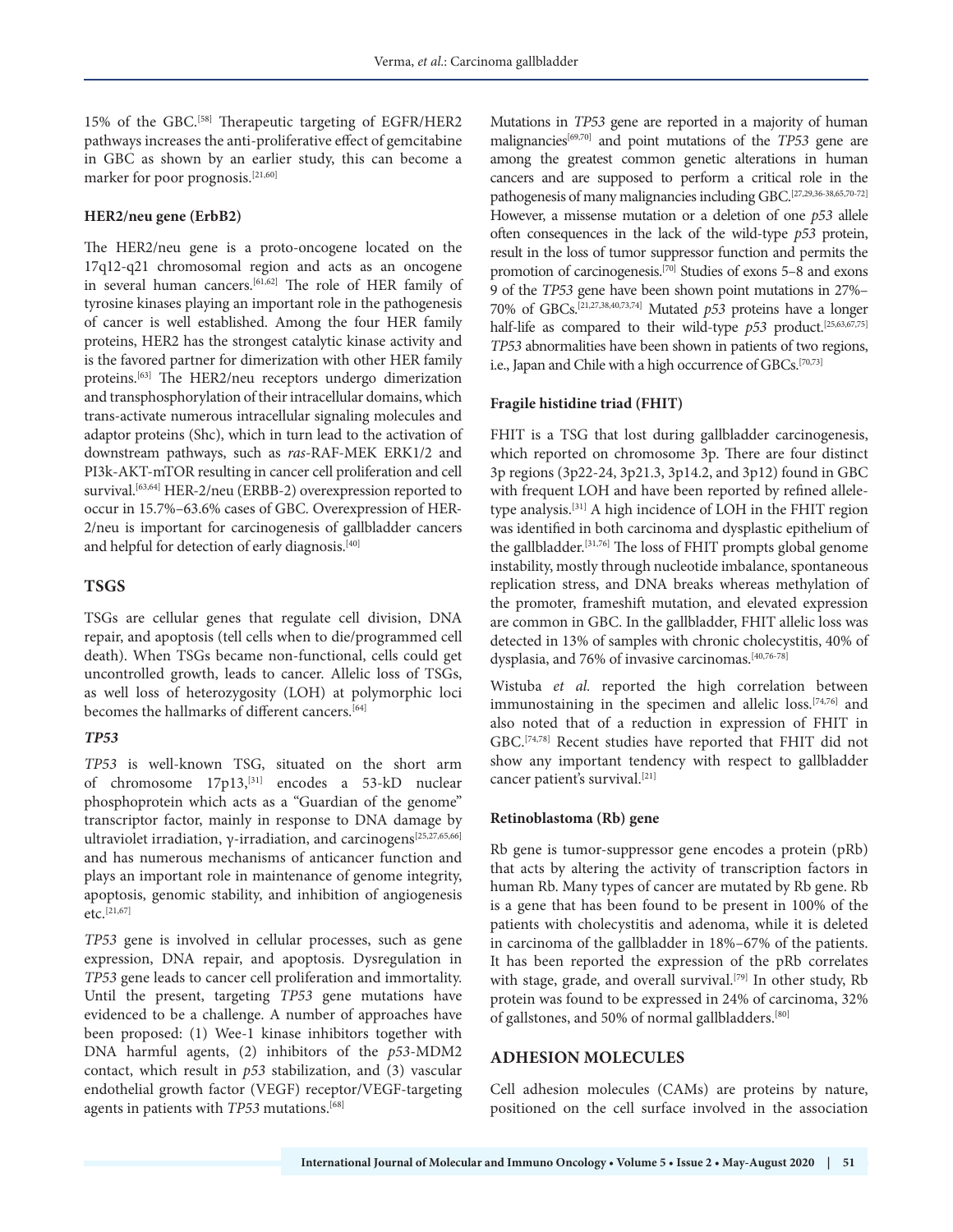with other cells or with the extracellular matrix (ECM). Diverse CAMs (immunoglobulin such as protein CAM, cadherins, selectins, and integrins) take part in intercellular and cell-ECM interactions in case of cancer. Some adhesion molecules play a crucial role in the development of repeated, invasive, and distant metastatic cancer conditions.[81]

## **MUC1**

Mucins are glycoproteins with high molecular weight. It provides a protective layer on epithelial surfaces, lubricating roles in the normal epithelium of gastrointestinal organs and significantly altered during neoplastic, paraneoplastic condition and are involved in cell-cell interactions, signaling, and metastasis.[40,82,83] Normal mucosal cells secrete a variety of different mucins such as MUC1, MUC2, MUC3, MUC4, MUC5A, and MUC6.[82,83] The MUC1 is located on chromosome 1q21 and MUC2, MUC5AC, and MUC6 on 11p15.5.[74,84]

MUC1 is a transmembrane associated mucin large cell surface mucin glycoprotein expressed in a variety of cells in most glandular and ductal epithelial cells.[82] It has been reported that MUC staining on immunohistochemistry mainly in the cytoplasm and/or the cell membrane rather than the nucleus.[74,85,86] Chang *et al*. characterized the expression profile of MUC1, significantly higher than MUC5AC<sup>[40,87]</sup> and MUC6 in GBC. The expression of MUC1 is absent in normal gallbladder mucosa, whereas MUC5AC and MUC6 are much diffused.[40,88] MUC1 levels are significantly increased in gallbladder cancer, MUC2 and MUC5AC expression levels are reduced in gallbladder cancer when compared with dysplastic tissue as well carcinoma *in situ*, while the findings in the case of the two studies reporting expression levels of MUC6 are contradictory.[74,82,85-88] Finzi *et al*. have proposed that the MUC5AC is overproduced in gallstone disease by an inflammation-dependent EGFR cascade.<sup>[74,89]</sup> Previous studies have revealed that altered or an inappropriate mucin gene expression is related to tumor development, invasiveness, and prognosis.[87]

#### **Erythrocyte complement receptor 1 (CR1)**

Erythrocyte CR1 present on erythrocytes is a membrane protein which plays a significant role in immune clearance by bringing immune complexes from peripheral blood to macrophages in liver and spleen.[90] It has been reported that the rate of clearance of immune complexes from the circulation is directly proportional to the number of CR1 molecules expressed on erythrocytes.[90-92] CR1 can act as a negative controller of the complement cascade, mediates immune adherence and phagocytosis, and obstructs both the classic and alternative pathways.[40,91]

Erythrocytes from different healthy people may show up to 10-fold variation in the number of CR1 molecules per cell

that may vary in the range of  $50-1200$  molecules per cell.<sup>[90]</sup> Several single nucleotide polymorphisms have been found in the CR1 gene, and minimum three polymorphisms of CR1 gene are associated with erythrocyte surface density of CR1 molecules, which in turn related to the rate of immune complex clearance from the circulation. The most widely studied three single nucleotide polymorphisms of CR1 gene are A3650G (His1208Arg), intron 27 HindIII (T520C), and Pro1827Arg.[90] The number and adhering activity of CR1 on erythrocyte in patients with GBC was reported to be lower as compared to patients with chronic cholecystitis, cholelithiasis, and healthy controls.<sup>[40,91]</sup>

#### **E-cadherins (CDH1)**

E-CDH1 is one of the most important molecules in cell-cell adhesion in epithelial tissues. It is localized on the surfaces of epithelial cells in regions of cell-cell contact known as adherens junctions. E-CDH1 is located on chromosome 16q22.1, which is critical for the development and  $Ca^{2+}$ maintenance of dependent cell adhesion, polarity, and differentiation of epithelial cells. It has been found that the significant differences in the protein expression of E-CDH1 between normal, inflamed, and cancerous gallbladder tissues. Reduced expression of E-CDH1 was reported in 67% of GBC. It has been observed that loss of E-CDH1 expression was a more prominent event in GBC as compared to chronic cholecystitis, xanthogranulomatous cholecystitis, and normal GB. Many reports suggested that the expression of E-CDH1 diminishes as the tumor progresses.<sup>[93,94]</sup>

#### **ANGIOGENESIS FACTOR**

In most cancerous condition, the development of malignant tumors is dependent on the genesis of new blood vessels (angiogenesis) to nourish malignant tumors.[95]

#### **Thrombospondin-1 (TSP-1)**

TSP-1 is a trimeric 450 kDa glycoprotein of the ECM and consists of three identical disulfide-bonded chains that affect cell adhesion, motility, and growth. TSP-1 has been reported in platelets and it is secreted by platelets, fibroblast cells, smooth muscle cells, monocytes, macrophages, and numerous neoplastic cells.[96-98] TSP has been involved in the regulation of cell growth, cell adhesion, proliferation, cell motility, cytoskeletal organization, inflammation and wound healing, and differentiation of different cell types.[96-99] TSP-1 is supposed to be a significant regulator of tumor growth and lymph node metastasis. TSP-1 expression was lacking in normal cells, even T1 cancers, but expressed 74.5% in T2 and T3 GBC along with high expression of lymph node metastasis.[40,96]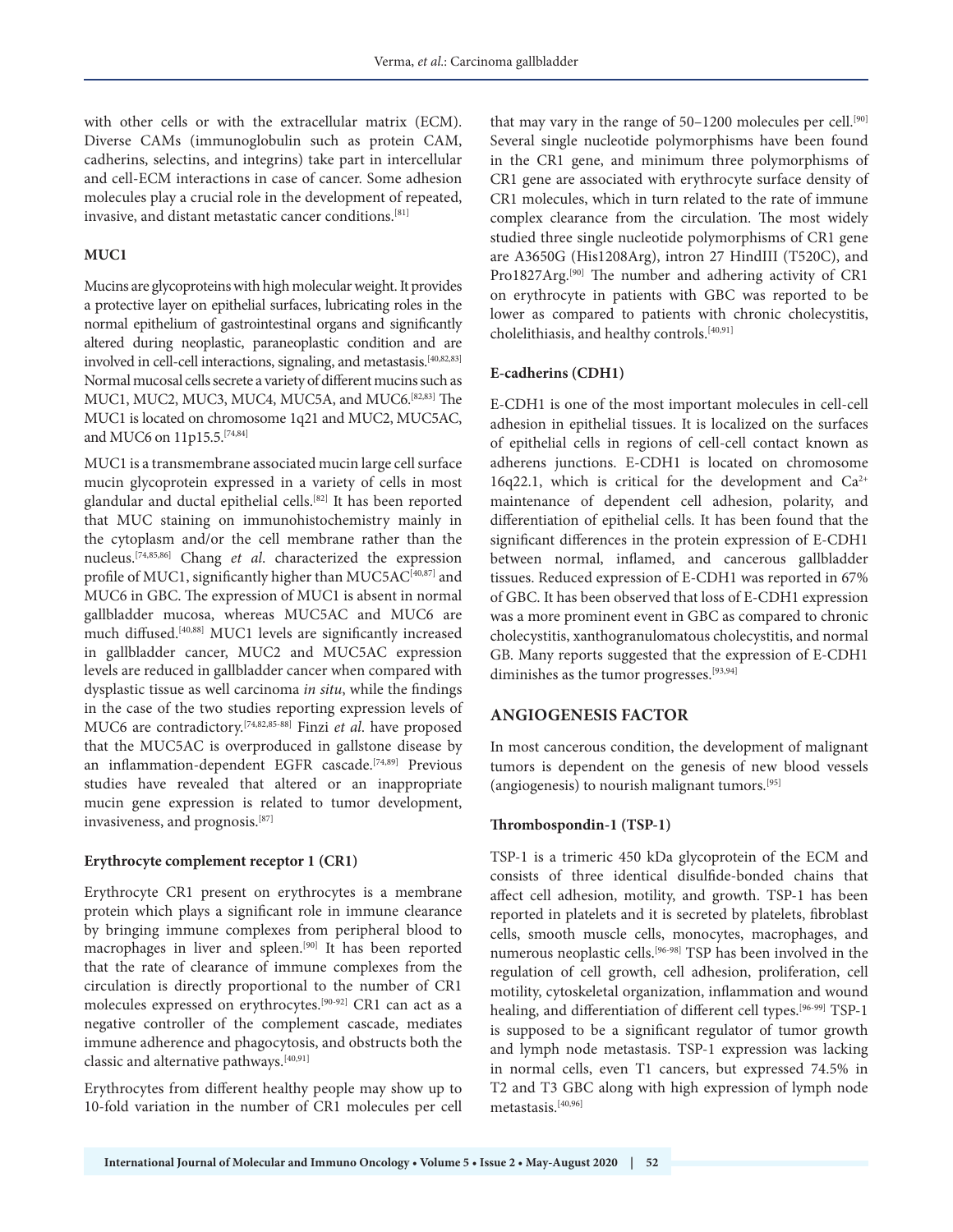### **Cyclooxygenase-2 (COX-2)**

COX enzyme is catalyzed conversion of free arachidonic acid to prostaglandins.[73,100,101] Isoform of COX, COX-2, is induced by mitogen, cytokines, and growth factors which involved in regulation inflammation, cell growth, and tumor development.[40,102] Over-expression of COX-2 was detected in GBC cases with high proportions in dysplasia and invasive carcinoma as compared with normal epithelium[74,100] COX-2 expression reported to be reduced in adenocarcinoma (59.2%) when compared with dysplastic epithelium (70.3%).[74,103] It has also been noted that the increased neovascularization induced by COX-2 might be responsible for the poor prognosis of human GBC patients.[73]

#### **VEGF-A**

The VEGF-A is a potent proangiogenic agent involved in many types of carcinogenesis and an attractive target for cancer therapy. It has been reported that high expression of VEGF-A was observed in 81% of GBC and 5.1% of chronic cholecystitis. VEGF-A is highly expressed in GBC and correlates with poor prognosis, suggesting that VEGF-A expression might be used as a biomarker for predicting malignant behavior and for identifying a subset of patients.[104,105]

## **CELL CYCLE REGULATORS**

The cell cycle is regulated by several mechanisms that fortify correct cell division. Evading from normal cell cycle regulation is critical for the various processes of carcinogenesis. Cell cycle regulators more often altered in cancers are those governing G1-S-phase progression. G1-S transition is governed through interaction of various types of molecules, such as cyclin-dependent kinases (CDKs), their positive regulators, cyclins (D1, D2, D3, and E), and their negative regulators, CDK inhibitors, and Rb protein.<sup>[106]</sup> Very less information is available about the cell cycle regulators which get altered in GBC.<sup>[40]</sup>

## **Cyclin E**

Cyclins are important proteins in cell-cycle regulation that is associated with and trigger different cyclin-dependent kinases at different stages of the cell cycle and allows them to pass through particular stage in the cycle.<sup>[107]</sup> Cyclin E is a regulatory subunit of the cell cycle kinase CDK2 and plays an important role in normal cell proliferation and development through promotion of S phase of the mammalian cell cycle.[108,109] Cyclin E seems to have the most significant role in many different types of tumor.[107,108] Cyclin E was expressed in the adenocarcinoma of gallbladder tissue in 33.3% of patients, whereas adenoma expressed 12.5%[40,98] which suggests that higher expression of cyclin E in adenocarcinoma of the gallbladder is related to a higher rate of cell proliferation.<sup>[107]</sup>

## **Cyclin D1**

Restriction point present in cell-cycle progression, the restriction point of G1-S is very important. Cyclin D1 may promote the progression of the cell cycle to S by CDK4/ CDK6-mediated phosphorylation of the Rb protein, which is, in turn, regulated by CDK inhibitors, such as p16INK4 protein.[110] Cell-cycle drive is normally regulated by cyclins and cyclin inhibiting proteins.

Cyclin D1 plays role in cell cycle progression through two mechanisms: (a) Cyclin D1-CDK complexes deactivate Rb protein by phosphorylation; and (b) these complexes bind and sequester Cip/Kip proteins stoichiometrically.<sup>[106]</sup> Dysregulation of cyclin D1 plays a critical role in various malignancies. The previous study reported that the abnormal cyclin D1 expression rates in GBC and adenoma were significantly higher than those in chronic cholecystitis.<sup>[110]</sup> The expression rates of anomalous cyclin D1 were found in 68.3% and 57.1% GBC and gallbladder adenoma, respectively. These expression rates were significantly higher than those observed in chronic cholecystitis  $(7.1\%)^{[40,110]}$  specimens with overexpression of cyclin D1 showed a higher frequency of lymphatic permeation, venous permeation, and lymph node metastasis.[40,111]

## **Cyclin-dependent kinase inhibitor 1B (p27Kip1)**

p27kip1 protein (p27), a cyclin-dependent kinase inhibitor, has an inhibitory effect on the G1-to-S phase transition in the cell cycle through its negative effects on cyclin E/CDK2 and cyclin A/CDK2. Lower expression of p27Kip1 is associated with poor prognosis in a variety of malignant diseases.<sup>[112,113]</sup> In the case of GBC, lower expression was reported in 43–65% cases.[93]

# **APOPTOSIS**

Apoptosis was primarily described by its morphological characteristics, such as cell shrinkage, membrane blebbing, nuclear fragmentation, and chromatin condensation. Apoptosis is a gene-regulated program that has profound implications in developmental biology. Cell counts can be regulated by factors that affect cell survival as well as those that regulate proliferation and differentiation. Moreover, the reason for apoptosis implies that programmed cell death (PDC), i.e., apoptosis may be disrupted by a mutation in proapoptotic genes that show that defects in apoptotic genes are thought to be contributed to a number of human diseases, ranging from neurodegenerative disorders to malignancy.[114]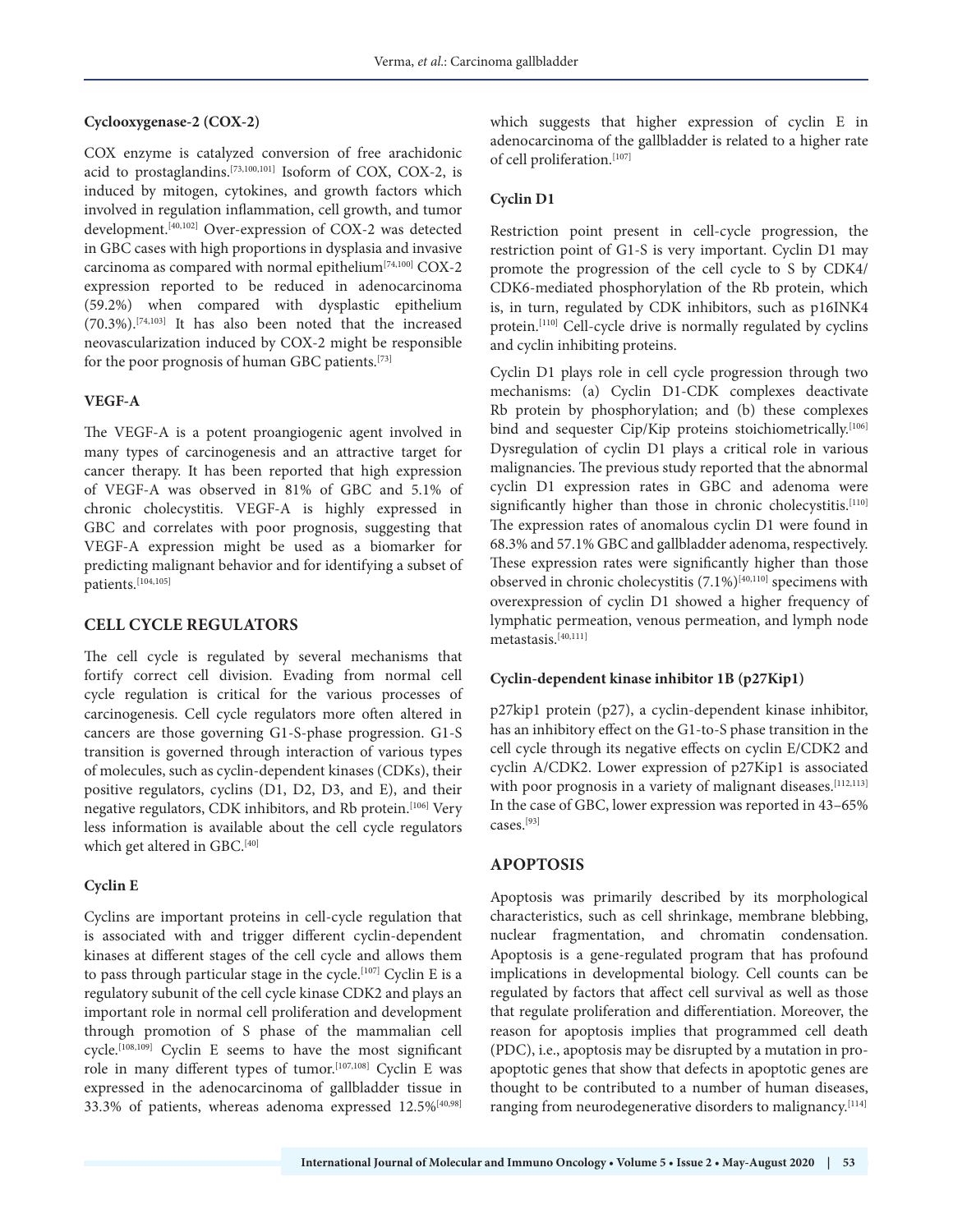|                          | Genes             | Major normal function                                                                                                                                                                            | Molecular genetic<br>changes in GBC                                                     | Expression in GBC                                                                                            | References       |
|--------------------------|-------------------|--------------------------------------------------------------------------------------------------------------------------------------------------------------------------------------------------|-----------------------------------------------------------------------------------------|--------------------------------------------------------------------------------------------------------------|------------------|
| Oncogene                 | $K-ras$           | guanosine diphosphate and are involved in signal transduction,<br>GTPase activity and hydrolyzes guanosine triphosphate to<br>molecular switches in the cell cycle                               | Point mutation                                                                          | Higher (10-67%)                                                                                              | [24,31,40,47,93] |
|                          | <b>EGFR</b>       | promote cell proliferation and angiogenesis and also to evasion<br>Active form of EGFR stimulates intracellular pathways that<br>of apoptosis                                                    | Point mutation and<br>overexpression                                                    | Higher (63.4%)                                                                                               | [40, 47, 93]     |
|                          | HER-2/neu (ERBB2) | the tyrosine kinase gene family and its protein clusters in cell<br>HER-2 is plasma membrane-bound cell surface receptor of<br>membrane that play a role in tumorigenesis                        | Overexpression                                                                          | Higher (16-64%)                                                                                              | [40, 93]         |
| suppressor gene<br>Tumor | TP53              | encodes a protein that binds to DNA, which in turn<br>p21 that interacts with a cell cycle regulator (cdk2)<br>$TP53\,\mathrm{gene}$<br>stimulates                                               | Over-expression,<br>point, frameshift<br>mutation                                       | Higher (58.3-100%)                                                                                           | [40, 93]         |
|                          | FHIT              | triphosphate (Ap3A) with hydrolase activity, and it involves in<br>Encodes a cytoplasmic protein with diadenosine<br>regulation of DNA replication, and apoptosis                                | Downregulation, MSI,<br>and LOH                                                         | Lower (45-75%)                                                                                               | [21, 40, 93]     |
|                          | Retinoblastoma    | Dysfunctional of Rb results in unscheduled cell proliferation,<br>apoptosis, and widespread developmental defects, leading to<br>embryonic death                                                 | Downregulation, MSI,<br>and LOH                                                         | Lower (58.5%)                                                                                                | [40, 93]         |
| molecules<br>Adhesion    | MUC1              | Play a role in cell to cell interactions, signaling, and<br>involvement in metastasis                                                                                                            | Higher expression                                                                       | Higher (78%)                                                                                                 | [40, 93]         |
|                          | Erythrocyte CR1   | and phagocytosis through inhibiting both the classical and<br>complement cascade, which mediates immune adherence<br>CR1 can act as a negative regulator involved in the<br>alternative pathways | Low activity                                                                            | Lower                                                                                                        | [40, 93]         |
|                          | Cadherins         | Tissue invasion (play an important role in cell-cell adhesion)                                                                                                                                   | lower expression of<br>Overexpression<br>P-cadherin and<br>of N-cadherin,<br>E-cadherin | and loss of E-cadherin<br>Higher expression of<br>N-cadherin (55%),<br>P-cadherin (53%),<br>expression (67%) | [21, 93, 94]     |
| Angiogenesis<br>factor   | TSP <sub>1</sub>  | proliferation, motility, cytoskeletal organization, inflammation<br>and wound healing, and differentiation of various cell types<br>Involved in the regulation of cell growth, adhesion,         | Higher expression                                                                       | Higher (74.5%)                                                                                               | [93,96]          |
|                          | $COX-2$           | conversion of free arachidonic acid to prostaglandins<br>and involved in the regulation of inflammation, cell growth,<br>and tumor development<br>Catalyzed                                      | Overexpression                                                                          | Higher (59.2-71.9%)                                                                                          | [73, 93]         |
|                          | VEGF-A            | The VEGF-A is a vigorous proangiogenic agent involved in the<br>carcinogenesis                                                                                                                   | Overexpression                                                                          | Higher (81%)                                                                                                 | [93, 104]        |
| regulators<br>Cell cycle | Cyclin E          | Involved in the regulation of transition from the G1 phase to<br>the S phase of cell cycle                                                                                                       | Overexpression                                                                          | Higher (33%)                                                                                                 | [40, 93]         |
|                          | Cyclin D1         | Regulate the G1 phase of the cell cycle                                                                                                                                                          | Overexpression                                                                          | Higher (41-68.3%)                                                                                            | [40, 93]         |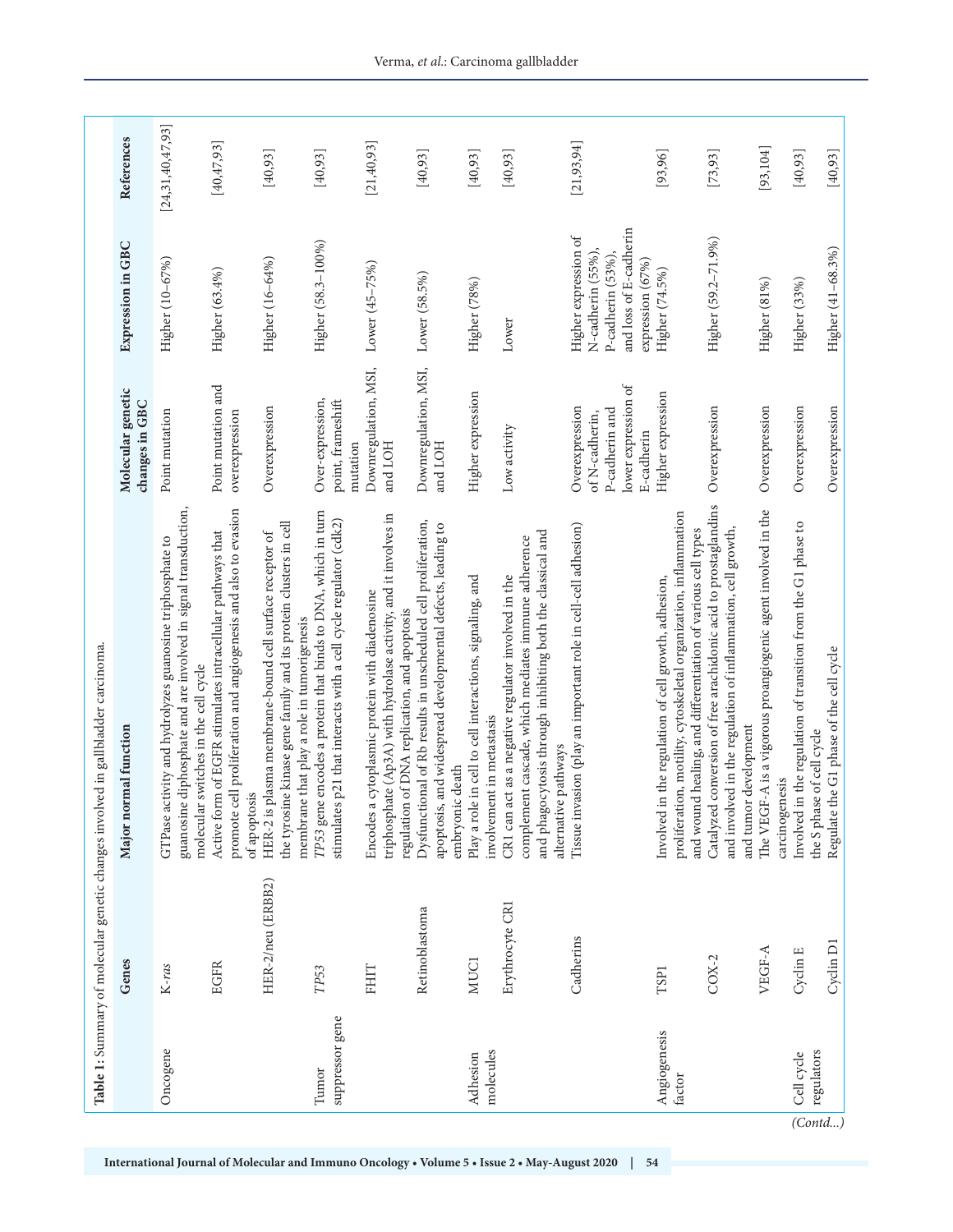| Table 1: (Continued) |                    |                                                                                                                                                                                                                                                                                                                                                         |                                     |                                   |                      |
|----------------------|--------------------|---------------------------------------------------------------------------------------------------------------------------------------------------------------------------------------------------------------------------------------------------------------------------------------------------------------------------------------------------------|-------------------------------------|-----------------------------------|----------------------|
|                      | Genes              | Major normal function                                                                                                                                                                                                                                                                                                                                   | Molecular genetic<br>changes in GBC | Expression in GBC                 | References           |
|                      | p27Kip1            | by SCF complexes is required for the cellular transition from<br>with cyclin CDK2 and CDK4, inhibiting cell cycle<br>dependent phosphorylation, and successive ubiquitination<br>progression at G1. Its degradation is caused by its CDK<br>It is an important cell-cycle regulatory protein that<br>quiescence to the proliferative state<br>interacts | Low expression                      | Lower (43-65%)                    | [93, 113]            |
| Apoptosis            | Caspases<br>$Bd-2$ | Play an important role in neoplasia by inhibiting tumor cell<br>in apoptosis and inflammation<br>Involved<br>apoptosis                                                                                                                                                                                                                                  | Overexpression<br>Overexpression    | Higher (77-95%)<br>Higher (34.7%) | [40, 93]<br>[40, 93] |
|                      | Survivin           | Survivin is a class of the IAP family which inhibit caspase<br>activation and lead to negative regulation of apoptosis or<br>programmed cell death                                                                                                                                                                                                      | Overexpression                      | Higher (67.5%)                    | [124, 125]           |
|                      |                    | GBC: Gallbladder carcinoma, EGFR: Epidermal growth factor receptor, FHIT: Fragile histidine triad, MSI: Microsatellite instability, LOH: Loss of heterozygosity, CR1: Complement receptor 1,<br>TSP1: Thrombospondin-1, COX-2: Cydooxygenase-2, VEGF-A: Vascular endothelial growth factor A, CDK: Cyclin-dependent kinase, IAP: Inhibitor of apoptosis |                                     |                                   |                      |

### **Caspases (CASP)**

Studies have shown that the alteration in apoptotic pathway genes can cause defective apoptosis.[115] CASPs are very conserved intracellular aspartate-specific cysteine proteolytic enzymes, which are capable to cleave proteins with a consensus sequence at as tartaric acid alanine residues and play significant intermediaries of the apoptotic pathway.<sup>[116-118]</sup> Fourteen different CASPs have been reported in mammalian cells.[116]

CASP-8 is an important apoptosis regulatory gene which was assessed in cancer studies. They suggest that low penetrance variants in CASP-8 gene may affect GBC vulnerability.[115,116] Furthermore, many studies have been shown that active CASP-3 is required to induce apoptosis in response to chemotherapeutic treatments using treatments of taxanes, 5-fluorouracil, and doxorubicin.<sup>[119]</sup>

CASP-3 is a 32-kDa pro-enzyme, which was cleaved into 12 and 17-kDa subunits. Two 12-kDa and two 17-kDa subunits of the CASP-3 subunits were re-associated to form the functionally active CASP-3 enzyme. The initiator CASPs (CASP 8, 9, and 10) are activated by apoptotic stimulation factor, which further activates effector CASPs.<sup>[120]</sup> After activation of the effector CASP molecules which include CASP-3, 6, and 7 that initiates the cleavage of many important cellular proteins which include poly (ADP-ribose) polymerase, gelsolin, inhibitors of CASP-activated DNase, 4-GDI, α- and β-fodrin, and EGFRs.[118-120] CASPs caused blebbing of the membrane, nuclear destruction condensation of chromatin, and DNA fragmentations.<sup>[117-119]</sup> CASP-3 plays crucial role in apoptosis so that we evaluated the expression levels of procaspase-3 and activated CASP-3 in GB tumor tissue samples.[119] The level of apoptosis was higher in Grade II-III as compared with Grade I tumors or epithelial dysplasia, and also, tumors invading beyond serosa or into other organs (TI-T4) had a higher apoptotic index than other tumors (average apoptotic index was  $0.68 \pm 0.91\%$ ).<sup>[117]</sup> CASP 3 expression reported in 95% of GBC cases. CASP 6 and 8 expression was also observed, each in 77% GBCs.<sup>[40,117]</sup>

## **Bcl-2**

Bcl-2 is an intracellular membrane protein capable of obstructing the PDC prompted by various stimuli. The Bcl-2 gene is an anti-apoptotic membrane-associated molecule that exists in the nuclear envelope and outer membrane of mitochondria.[121] The Bcl-2 family proteins are significant regulatory components of the intracellular apoptotic pathway which is an important death regulator of mitochondrial integrity and mitochondria-regulated apoptosis.[121,122] Bcl-2 protein is supposed to play a role in cancer development by inhibiting tumor cell apoptosis.[122,123] Bcl-2 was reported over-expressed in 34.7% of the gallbladder cancer.[40,122]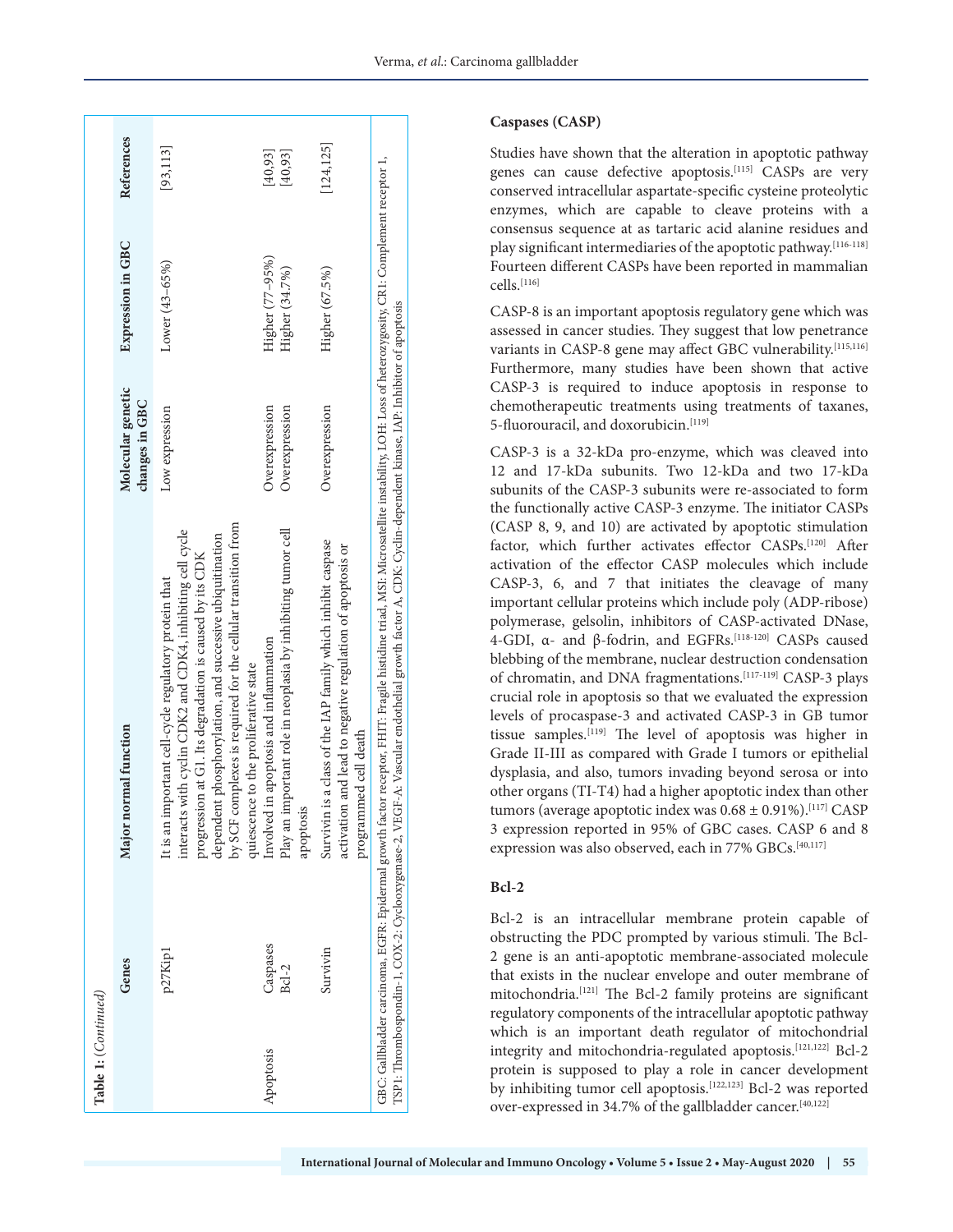#### **Survivin**

Survivin is the most effective member of human inhibitor of apoptosis. Survivin expressed in the G2/M phase of the cell cycle that plays a role in cell division, cell survival, and proliferation. Survivin overexpression is reported during fetal development but low in healthy adult tissues. Overexpression of survivin has been studied in various cancers. Survivin expression was significantly overexpressed in GBC than cholelithiasis. The results from different studies suggested its role in gallbladder carcinogenesis.[124,125]

## **OTHER GENES**

#### **Hedgehog pathway genes**

Hedgehog signaling promotes tumor growth and it might take part in the proliferation of tumor stem cells.[79] The hedgehog pathway is an emerging therapeutic target for several cancers, including GBC. However, only one study has been reported so far.<sup>[126]</sup> Novel sonic hedgehog mutations were found 10 GBC patients.<sup>[126]</sup> Thus, further research is required to unravel the diagnostic role of hedgehog pathway genes.

#### **Wnt signaling pathway genes**

Yadav *et al*. reported genetic variants in Wnt signaling pathway which was found to be significantly associated with increased risk and poor survival. The study also depicted that AXIN-2 and APC play an important role in the regulation of the stability of β-catenin in the Wnt signaling pathway. Thus, the deregulation of β-catenin is an important event in the genesis of gallbladder carcinogenesis. Genetic variants of GLI-1, AXIN-2, and APC genes consistently showed association across all analyses, suggesting genetic variants are associated with advanced GBC susceptibility and treatment outcomes.[127]

#### **Methylene tetrahydrofolate reductase (MTHFR) gene**

The MTHFR gene is essential for DNA methylation and synthesis. Polymorphisms in the MTHFR gene have been studied as possible risk factors for a variety of diseases including cancer. A recent study concluded that increased frequency of the A1298C MTHFR gene polymorphism was higher in GBC in comparison to cholelithiasis and normal control and associated with gallbladder carcinogenesis.<sup>[128]</sup>

#### **Non-coding RNAs (ncRNAs)**

The transcriptome studies and genome tiling arrays specify that more than 90% of the human genome transcribes ncRNAs, while only 2% is thought to be transcribed and translated into proteins (Khandelwal *et al*., 2015). ncRNAs can be classified into two groups based on their size: (i) One group includes short RNAs <200 nucleotides (nt) in length, such as micro RNAs (generally between 22 and 25 nt), snoRNAs, and piwiRNAs (between 26 and 31 nt), and (ii) the other group includes long ncRNAs (lncRNAs) of around 200 nt or more.[129-131]

#### *MicroRNAs (miRNAs)*

miRNAs are small (18–25 nt), noncoding, and singlestranded RNA molecules that regulate gene expression at post-transcriptional and translational levels.<sup>[132]</sup> Nearly, 30% of the global gene expression is probably regulated by miRNAs. Aberrant expression of multiple miRNAs has been reported to be associated with many human cancers, and >50% of miRNA genes are found to be present with a satisfactory response to chemotherapy located in cancerrelated chromosomal regions.[133] Numerous studies have reported aberrant miRNA expression in gallbladder cancer tissues and suggested specific miRNAs that are functionally involved in gallbladder cancer development.<sup>[134,135]</sup>

### *lncRNAs*

lncRNAs, normally found as endogenous cellular RNAs, lack the Kozak consensus sequence and open reading frame of significant lengths. Although few studies have shown their ability to encode proteins that means these bifunctional RNAs can have both protein-coding and codingindependent functions.[130,136]

Initially thought to represent transcriptional noise in early RNA-Seq studies, lncRNAs are now regarded as functional RNA elements, generally expressed at low levels in a tissuespecific and time-restricted manner, with half-lives varying from <2 h to more than 16 h, and a median half-life of ~3.5 h. lncRNAs play significant roles in many biological processes, such as transcription, splicing, translation, protein localization, epigenetic gene expression, cell structure integrity, cell cycle, heat shock response, imprinting, stem cell pluripotency and reprogramming, embryogenesis, and regulation of the immune response. Because of their roles in the regulation of multiple molecular pathways associated with changes in gene expression, dysregulation of lncRNA associated with several types of cancer. Enforced expression of some cancer-promoting lncRNAs can enhance the proliferation and migration in cancer cells through regulating cell cycle protein and promoting epithelial–mesenchymal transition process. However, overexpression of some anticancer lncRNAs can inhibit the development of cancer, including proliferation inhibition, migration, suppression, and apoptosis induction.<sup>[129,137]</sup>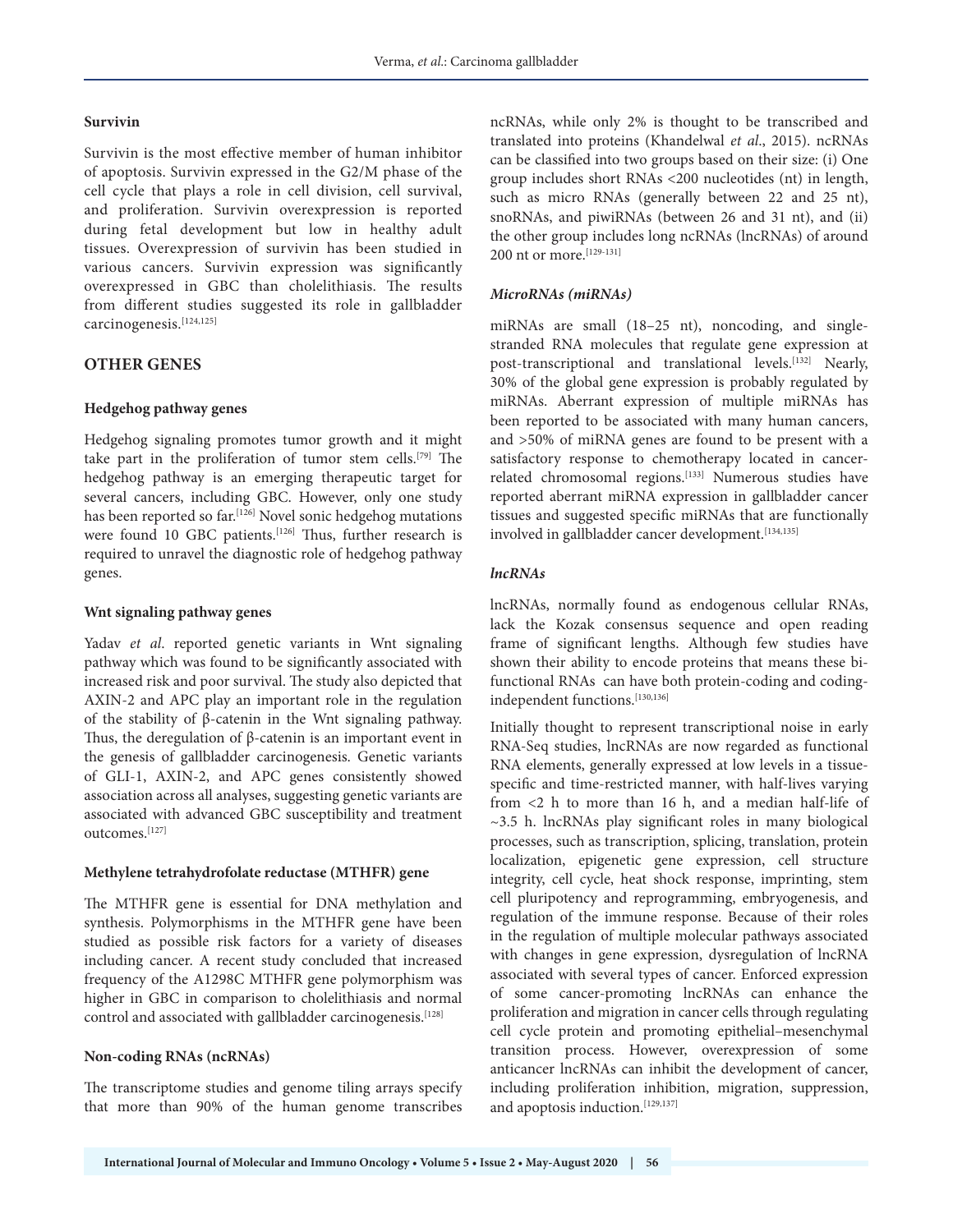Some studies demonstrated that aberrantly expressed lncRNAs may serve a role in the occurrence and development of GBC. Although numerous lncRNAs have been discovered over the previous decade, the biological functions of lncRNAs in GBC and their underlying molecular mechanisms remain unclear.[138]

# **CONCLUSION**

GBC is a highly lethal disease with wide geographical incidence. Despite the efforts of many investigators, GBC continues to represent a major challenge in oncology. Studies have shown variety of genes to be modified in GBC, but there is lack of sufficient knowledge about the exact role of these modifications in GBC. The present review article provided a summary of the molecular genetic changes occurred in GBC. This will be helpful for better understanding of gallbladder carcinogenesis. Further, exploration of complete genetic profile may provide a complete picture of the disease progression which will open new options for developing diagnostic biomarkers and targeted therapy in GBCs.

#### **Declaration of patient consent**

Patient's consent not required as there are no patients in this study.

#### **Financial support and sponsorship**

Nil.

#### **Conflicts of interest**

There are no conflicts of interest.

#### **REFERENCES**

- 1. Andrén-Sandberg A. Diagnosis and management of gallbladder cancer. N Am J Med Sci 2012;4:293-9.
- 2. Abi-Rached B, Neugut AI. Diagnostic and management issues in gallbladder carcinoma. Oncology (Williston Park) 1995;9:19-24.
- 3. Misra S, Chaturvedi A, Misra NC, Sharma ID. Carcinoma of the gallbladder. Lancet Oncol 2003;4:167-76.
- 4. Misra NC, Misra S, Chaturvedi A. Carcinoma gallbladder. In: Johnson CD, Taylor I editors. Recent Advances in Surgery. Vol. 20. London: Churchill Livingstone; 1997. p. 69-87.
- 5. Nagorney DM, McPherson GA. Carcinoma of the gallbladder and extrahepatic bile ducts. Semin Oncol 1988;15:106-15.
- 6. Goetze TO. Gallbladder carcinoma: Prognostic factors and therapeutic options. World J Gastroenterol 2015;21:12211-7.
- 7. Furlan A, Ferris JV, Hosseinzadeh K, Borhani AA. Gallbladder carcinoma update: Multimodality imaging evaluation, staging, and treatment options. AJR Am J Roentgenol 2008;191:1440-7.
- 8. van der Horst MP, Hendriks ER, Blok P, Brouwers MA, Steup WH. Diversity of complaints in manifesting carcinoma

of the gallbladder. Ned Tijdschr Geneeskd 2007;151:1083-6.

- 9. Shaffer EA. Gallbladder cancer: The basics. Gastroenterol Hepatol (N Y) 2008;4:737-41.
- 10. Mallick S, Benson R, Haresh KP, Julka PK, Rath GK. Adjuvant radiotherapy in the treatment of gall bladder carcinoma: What is the current evidence. J Egypt Natl Canc Inst 2016;28:1-6.
- 11. Randi G, Franceschi S, La Vecchia C. Gallbladder cancer worldwide: Geographical distribution and risk factors. Int J Cancer 2006;118:1591-602.
- 12. Lazcano-Ponce EC, Miquel JF, Muñoz N, Herrero R, Ferrecio C, Wistuba II, *et al.* Epidemiology and molecular pathology of gallbladder cancer. CA Cancer J Clin 2001;51:349-64.
- 13. Indian Council of Medical Research (ICMR). Annual Report of Population Based Cancer Registries of the National Cancer Registry Programme 1993. New Delhi: ICMR Publication; 1996. p. 18.
- 14. Kais H, Hershkovitz Y, Sandbank J, Halevy A. Port site metastases in squamous cell carcinoma of the gallbladder. Isr Med Assoc J 2014;16:177-9.
- 15. Hanada M, Shimizu H, Takami M. Squamous cell carcinoma of the gallbladder associated with squamous metaplasia and adenocarcinoma *in situ* of the mucosal columnar epithelium. Acta Pathol Jpn 1986;36:1879-86.
- 16. Albores-Saavedra J, Henson DE, Sobin LH. The WHO histological classification of tumors of the gallbladder and extrahepatic bile ducts. A commentary on the second edition. Cancer 1992;70:410-4.
- 17. Henson DE, Albores-Saavedra J, Corle D. Carcinoma of the gallbladder. Histologic types, stage of disease, grade, and survival rates. Cancer 1992;70:1493-7.
- 18. Cariati A, Piromalli E, Cetta F. Gallbladder cancers: Associated conditions, histological types, prognosis, and prevention. Eur J Gastroenterol Hepatol 2014;26:562-9.
- 19. Diehl AK. Gallstone size and the risk of gallbladder cancer. JAMA 1983;250:2323-6.
- 20. Nervi F, Duarte I, Gómez G, Rodríguez G, Del Pino G, Ferrerio O, et al. Frequency of gallbladder cancer in chile, a high-risk area. Int J Cancer 1988;41:657-60.
- 21. Sharma A, Sharma KL, Gupta A, Yadav A, Kumar A. Gallbladder cancer epidemiology, pathogenesis and molecular genetics: Recent update. World J Gastroenterol 2017;23:3978-98.
- 22. Sasatomi E, Tokunaga O, Miyazaki K. Precancerous conditions of gallbladder carcinoma: Overview of histopathologic characteristics and molecular genetic findings. J Hepatobiliary Pancreat Surg 2000;7:556-67.
- 23. Wistuba II, Tang M, Maitra A, Alvarez H, Troncoso P, Pimentel F, Gazdar AF. Genome-wide allelotyping analysis reveals multiple sites of allelic loss in gallbladder carcinoma. Cancer Res 2001;61:3795-800.
- 24. Rashid A. Cellular and molecular biology of biliary tract cancers. Surg Oncol Clin N Am 2002;11:995-1009.
- 25. Obara T, Tanno S, Fujii T, Izawa T, Mizukami Y, Yanagawa N, *et al.* Epithelial cell proliferation and gene mutation in the mucosa of gallbladder with pancreaticobiliary malunion and cancer. J Hepatobiliary Pancreat Surg 1999;6:229-36.
- 26. Croce CM. Oncogenes and cancer. N Engl J Med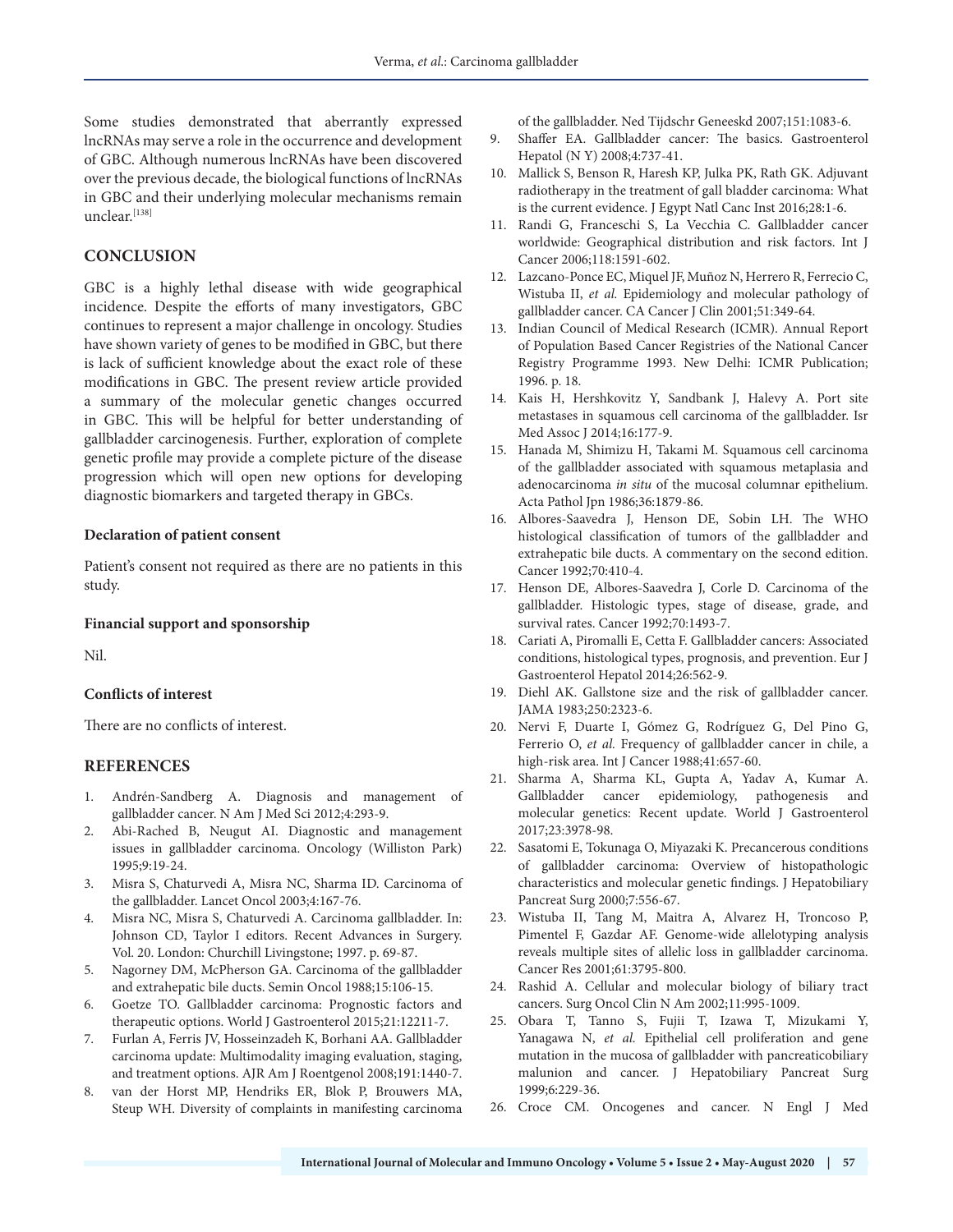2008;358:502-11.

- 27. Wistuba II, Albores-Saavedra J. Genetic abnormalities involved in the pathogenesis of gallbladder carcinoma. J Hepatobiliary Pancreat Surg 1999;6:237-44.
- 28. Ajiki T, Fujimori T, Onoyama H, Yamamoto M, Kitazawa S, Maeda S, *et al.* K-ras gene mutation in gall bladder carcinomas and dysplasia. Gut 1996;38:426-9.
- 29. Itoi T, Watanabe H, Ajioka Y, Oohashi Y, Takel K, Nishikura K, *et al.* APC, K-ras codon 12 mutations and p53 gene expression in carcinoma and adenoma of the gall-bladder suggest two genetic pathways in gall-bladder carcinogenesis. Pathol Int 1996;46:333-40.
- 30. Masuhara S, Kasuya K, Aoki T, Yoshimatsu A, Tsuchida A, Koyanagi Y, *et al.* Relation between K-ras codon 12 mutation and p53 protein overexpression in gallbladder cancer and biliary ductal epithelia in patients with pancreaticobiliary maljunction. J Hepatobiliary Pancreat Surg 2000;7:198-205.
- 31. Kuroki T, Tajima Y, Matsuo K, Kanematsu T. Genetic alterations in gallbladder carcinoma. Surg Today 2005;35:101-5.
- 32. Shields JM, Pruitt K, McFall A, Shaub A, Der CJ. Understanding ras: "It ain't over 'til it's over". Trends Cell Biol 2000;10:147-54.
- 33. Singh MK, Chetri K, Pandey UB, Kapoor VK, Mittal B, Choudhuri G, *et al.* Mutational spectrum of K-ras oncogene among Indian patients with gallbladder cancer. J Gastroenterol Hepatol 2004;19:916-21.
- 34. Tada M, Omata M, Ohto M. High incidence of ras gene mutation in intrahepatic cholangiocarcinoma. Cancer 1992;69:1115-8.
- 35. Tsuda H, Satarug S, Bhudhisawasdi V, Kihana T, Sugimura T, Hirohashi S, *et al.* Cholangiocarcinomas in Japanese and Thai patients: Difference in etiology and incidence of point mutation of the c-ki-ras proto-oncogene. Mol Carcinog 1992;6:266-9.
- 36. Yoshida S, Todoroki T, Ichikawa Y, Hanai S, Suzuki H, Hori M, *et al.* Mutations of p16Ink4/CDKN2 and p15Ink4B/MTS2 genes in biliary tract cancers. Cancer Res 1995;55:2756-60.
- 37. Wistuba II, Sugio K, Hung J, Kishimoto Y, Virmani AK, Roa I, *et al.* Allele-specific mutations involved in the pathogenesis of endemic gallbladder carcinoma in chile. Cancer Res 1995;55:2511-5.
- 38. Hanada K, Itoh M, Fujii K, Tsuchida A, Ooishi H, Kajiyama G, *et al.* K-ras and p53 mutations in stage I gallbladder carcinoma with an anomalous junction of the pancreaticobiliary duct. Cancer 1996;77:452-8.
- 39. Levi S, Urbano-Ispizua A, Gill R, Thomas DM, Gilbertson J, Foster C, *et al.* Multiple K-ras codon 12 mutations in cholangiocarcinomas demonstrated with a sensitive polymerase chain reaction technique. Cancer Res 1991;51:3497-502.
- 40. Maurya SK, Tewari M, Mishra RR, Shukla HS. Genetic aberrations in gallbladder cancer. Surg Oncol 2012;21:37-43.
- 41. Saetta AA. K-ras, p53 mutations, and microsatellite instability (MSI) in gallbladder cancer. J Surg Oncol 2006;93:644-9.
- 42. Yokoyama N, Watanabe H, Ajioka Y, Nishikura K, Date K, Kijima H, *et al.* Genetic alterations in gallbladder carcinoma: A review. Nihon Geka Gakkai Zasshi 1998;99:687-95.
- 43. Wieduwilt MJ, Moasser MM. The epidermal growth factor receptor family: Biology driving targeted therapeutics. Cell Mol Life Sci 2008;65:1566-84.
- 44. Scaltriti M, Baselga J. The epidermal growth factor receptor pathway: A model for targeted therapy. Clin Cancer Res 2006;12:5268-72.
- 45. Sasaki T, Hiroki K, Yamashita Y. The role of epidermal growth factor receptor in cancer metastasis and microenvironment. Biomed Res Int 2013;2013:546318.
- 46. Carraway KL 3rd, Cantley LC. A neu acquaintance for erbB3 and erbB4: A role for receptor heterodimerization in growth signaling. Cell 1994;78:5-8.
- 47. Marks EI, Yee NS. Molecular genetics and targeted therapeutics in biliary tract carcinoma. World J Gastroenterol 2016;22:1335-47.
- 48. Lee CS, Pirdas A. Epidermal growth factor receptor immunoreactivity in gallbladder and extrahepatic biliary tract tumours. Pathol Res Pract 1995;191:1087-91.
- 49. Hunter T. The epidermal growth factor receptor gene and its product. Nature 1984;311:414-6.
- 50. Ullrich A, Coussens L, Hayflick JS, Dull TJ, Gray A, Tam AW, *et al.* Human epidermal growth factor receptor cDNA sequence and aberrant expression of the amplified gene in A431 epidermoid carcinoma cells. Nature 1984;309:418-25.
- 51. Groenen LC, Nice EC, Burgess AW. Structure-function relationships for the EGF/TGF-alpha family of mitogens. Growth Factors 1994;11:235-57.
- 52. Hundal R, Shaffer EA. Gallbladder cancer: Epidemiology and outcome. Clin Epidemiol 2014;6:99-109.
- 53. Kumar N, Khan MA, Kumar N, Rigvardhan, Ranjan R, Hazra N, *et al.* Epidermal growth factor receptor expression in carcinoma gallbladder: A prospective study in Indian scenario. J Cancer Res Ther 2016;12:959-62.
- 54. Citri A, Yarden Y. EGF-ERBB signalling: Towards the systems level. Nat Rev Mol Cell Biol 2006;7:505-16.
- 55. Hynes NE, Lane HA. ERBB receptors and cancer: The complexity of targeted inhibitors. Nat Rev Cancer 2005;5:341-54.
- 56. Dakir EL, El-Tanani M, Dakir NM, Mendoza A, Morgan R. EGFR-an evolving cancer target. Cancer Biol Ther Oncol 2017;1:1-4.
- 57. Pais-Costa SR, Farah JF, Artigiani-Neto R, Martins SJ, Goldenberg A. Evaluation of P53, E-cadherin, cox-2, and EGFR protein immunoexpression on prognostic of resected gallbladder carcinoma. Arq Bras Cir Dig 2014;27:126-32.
- 58. Leone F, Cavalloni G, Pignochino Y, Sarotto I, Ferraris R, Piacibello W, *et al.* Somatic mutations of epidermal growth factor receptor in bile duct and gallbladder carcinoma. Clin Cancer Res 2006;12:1680-5.
- 59. Zhou YM, Li YM, Cao N, Feng Y, Zeng F. Significance of expression of epidermal growth factor (EGF) and its receptor (EGFR) in chronic cholecystitis and gallbladder carcinoma. Ai Zheng 2003;22:262-5.
- 60. Pignochino Y, Sarotto I, Peraldo-Neia C, Penachioni JY, Cavalloni G, Migliardi G, *et al.* Targeting EGFR/HER2 pathways enhances the antiproliferative effect of gemcitabine in biliary tract and gallbladder carcinomas. BMC Cancer 2010;10:631.
- 61. Javle M, Churi C, Kang HC, Shroff R, Janku F, Surapaneni R, *et al.* HER2/neu-directed therapy for biliary tract cancer. J Hematol Oncol 2015;8:58.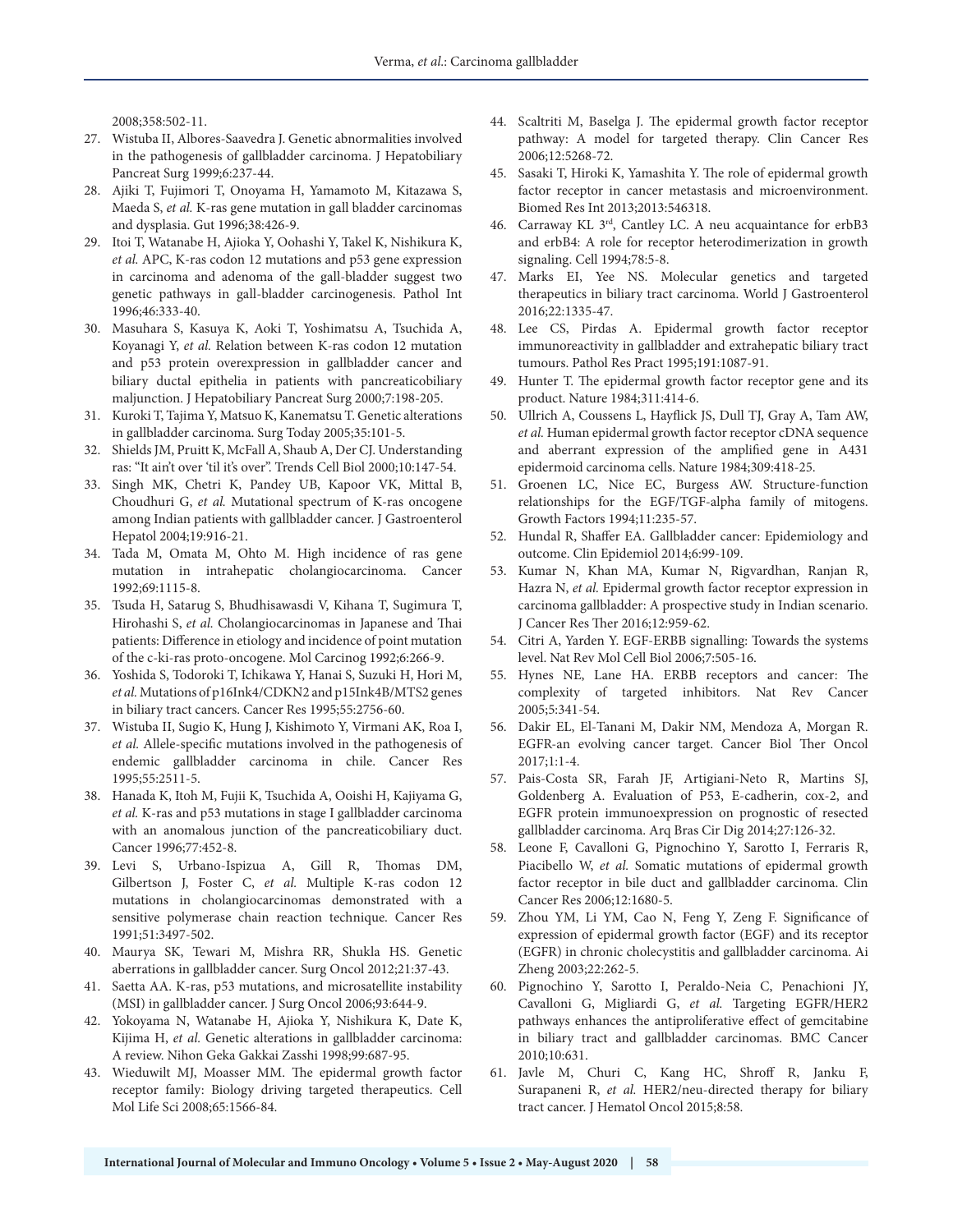- 62. Roa I, de Toro G, Schalper K, de Aretxabala X, Churi C, Javle M, *et al.* Overexpression of the HER2/neu gene: A new therapeutic possibility for patients with advanced gallbladder cancer. Gastrointest Cancer Res 2014;7:42-8.
- 63. Lam JY, Choo SP, Teh BT. HER2 as a therapeutic target in gallbladder cancer aye or nay? Transl Cancer Res 2016;5:7-10.
- 64. Cooper GM. Tumour Suppressor Genes in Human Neoplasms. Sudbury, MA, USA: Jones and Bartlett Publishers International; 1995.
- 65. Kamel D, Pääkkö P, Nuorva K, Vähäkangas K, Soini Y. P53 and c-erbB-2 protein expression in adenocarcinomas and epithelial dysplasias of the gall bladder. J Pathol 1993;170:67-72.
- 66. Levine AJ. P53, the cellular gatekeeper for growth and division. Cell 1997;88:323-31.
- 67. Pfeifer GP. Involvement of DNA damage and repair in mutational spectra. Mutat Res 2000;450:1-3.
- 68. Sicklick JK, Fanta PT, Shimabukuro K, Kurzrock R. Genomics of gallbladder cancer: The case for biomarker-driven clinical trial design. Cancer Metastasis Rev 2016;35:263-75.
- 69. Andrén-Sandberg A. Molecular biology of gallbladder cancer: Potential clinical implications. N Am J Med Sci 2012;4:435-41.
- 70. Nigam P, Misra U, Negi TS, Mittal B, Choudhuri G. Alterations of p53 gene in gallbladder cancer patients of North India. Trop Gastroenterol 2010;31:96-100.
- 71. Greenblatt MS, Bennett WP, Hollstein M, Harris CC. Mutations in the p53 tumor suppressor gene: Clues to cancer etiology and molecular pathogenesis. Cancer Res 1994;54:4855-78.
- 72. Bártek J, Bártková J, Vojtĕsek B, Stasková Z, Lukás J, Rejthar A, *et al.* Aberrant expression of the p53 oncoprotein is a common feature of a wide spectrum of human malignancies. Oncogene 1991;6:1699-703.
- 73. Goldin RD, Roa JC. Gallbladder cancer: A morphological and molecular update. Histopathology 2009;55:218-29.
- 74. Barreto SG, Dutt A, Chaudhary A. A genetic model for gallbladder carcinogenesis and its dissemination. Ann Oncol 2014;25:1086-97.
- 75. Singh A, Mishra PK, Saluja SS, Talikoti MA, Kirtani P, Najmi AK, *et al.* Prognostic significance of HER-2 and p53 expression in gallbladder carcinoma in North Indian patients. Oncology 2016;91:354-60.
- 76. Wistuba II, Ashfaq R, Maitra A, Alvarez H, Riquelme E, Gazdar AF, *et al.* Fragile histidine triad gene abnormalities in the pathogenesis of gallbladder carcinoma. Am J Pathol 2002;160:2073-9.
- 77. Espinoza JA. Molecular Genetics of Gallbladder Cancer. Chichester: John Wiley and Sons; 2015. p. 1-7.
- 78. Koda M, Yashima K, Kawaguchi K, Andachi H, Hosoda A, Shiota G, *et al.* Expression of fhit, mlh1, and P53 protein in human gallbladder carcinoma. Cancer Lett 2003;199:131-8.
- 79. Dixit R, Shukla VK, Pandey M. Molecular alterations in gallbladder cancer. World J Pathol 2012;1:7.
- 80. Srivastava V, Patel B, Kumar M, Shukla M, Pandey M. Cyclin D1, retinoblastoma and p16 protein expression in carcinoma of the gallbladder. Asian Pac J Cancer Prev 2013;14:2711-5.
- 81. Okegawa T, Pong RC, Li Y, Hsieh JT. The role of cell adhesion molecule in cancer progression and its application in cancer therapy. Acta Biochim Pol 2004;51:445-57.
- 82. Ghosh M, Kamma H, Kawamoto T, Koike N, Miwa M, Kapoor VK, *et al.* MUC 1 core protein as a marker of gallbladder malignancy. Eur J Surg Oncol 2005;31:891-6.
- 83. Ho SB, Niehans GA, Lyftogt C, Yan PS, Cherwitz DL, Gum ET, *et al.* Heterogeneity of mucin gene expression in normal and neoplastic tissues. Cancer Res 1993;53:641-51.
- 84. Chuang SC, Hsi E, Lee KT. Mucin genes in gallstone disease. Clin Chim Acta 2012;413:1466-71.
- 85. Xiong L, Yang Z, Yang L, Liu J, Miao X. Expressive levels of MUC1 and MUC5AC and their clinicopathologic significances in the benign and malignant lesions of gallbladder. J Surg Oncol 2012;105:97-103.
- 86. Bhoge A, Khandeparkar SGS, Joshi AR, Gogate B, Kulkarni MM, Bhayekar P, *et al.* Immunohistochemical study of MUC1 and MUC5AC expression in gall bladder lesions. J Clin Diagn Res 2017;11:EC12-6.
- 87. Chang HJ, Kim SW, Lee BL, Hong EK, Kim WH. Phenotypic alterations of mucins and cytokeratins during gallbladder carcinogenesis. Pathol Int 2004;54:576-84.
- 88. Sasaki M, Yamato T, Nakanuma Y, Ho SB, Kim YS. Expression of MUC2, MUC5AC and MUC6 apomucins in carcinoma, dysplasia and non-dysplastic epithelia of the gallbladder. Pathol Int 1999;49:38-44.
- 89. Finzi L, Barbu V, Burgel PR, Mergey M, Kirkwood KS, Wick EC, *et al.* MUC5AC, a gel-forming mucin accumulating in gallstone disease, is overproduced via an epidermal growth factor receptor pathway in the human gallbladder. Am J Pathol 2006;169:2031-41.
- 90. Srivastava A, Mittal B. Complement receptor 1 (A3650G rsaI and intron 27 hindIII) polymorphisms and risk of gallbladder cancer in North Indian population. Scand J Immunol 2009;70:614-20.
- 91. Jiao XY, Lü MD, Huang JF, Liang LJ, Shi JS. Genomic determination of CR1 CD35 density polymorphism on erythrocytes of patients with gallbladder carcinoma. World J Gastroenterol 2004;10:3480-4.
- 92. Priya TP, Kapoor VK, Krishnani N, Agrawal V, Agrawal S. Role of E-cadherin gene in gall bladder cancer and its precursor lesions. Virchows Arch 2010;456:507-14.
- 93. Kanthan R, Senger JL, Ahmed S, Kanthan SC. Gallbladder cancer in the 21st century. J Oncol 2015;2015:967472.
- 94. Moulds JM, Zimmerman PA, Doumbo OK, Kassambara L, Sagara I, Diallo DA, *et al.* Molecular identification of knops blood group polymorphisms found in long homologous region D of complement receptor 1. Blood 2001;97:2879-85.
- 95. Ferrara N. VEGF and the quest for tumour angiogenesis factors. Nat Rev Cancer 2002;2:795-803.
- 96. Ohtani Y, Kijima H, Dowaki S, Kashiwagi H, Tobita K, Tsukui M, *et al.* Stromal expression of thrombospondin-1 is correlated with growth and metastasis of human gallbladder carcinoma. Int J Oncol 1999;15:453-7.
- 97. Folkman J. Angiogenesis in cancer, vascular, rheumatoid and other disease. Nat Med 1995;1:27-31.
- 98. Roberts DD. Regulation of tumor growth and metastasis by thrombospondin-1. FASEB J 1996;10:1183-91.
- 99. Taraboletti G, Roberts D, Liotta LA, Giavazzi R. Platelet thrombospondin modulates endothelial cell adhesion, motility, and growth: A potential angiogenesis regulatory factor. J Cell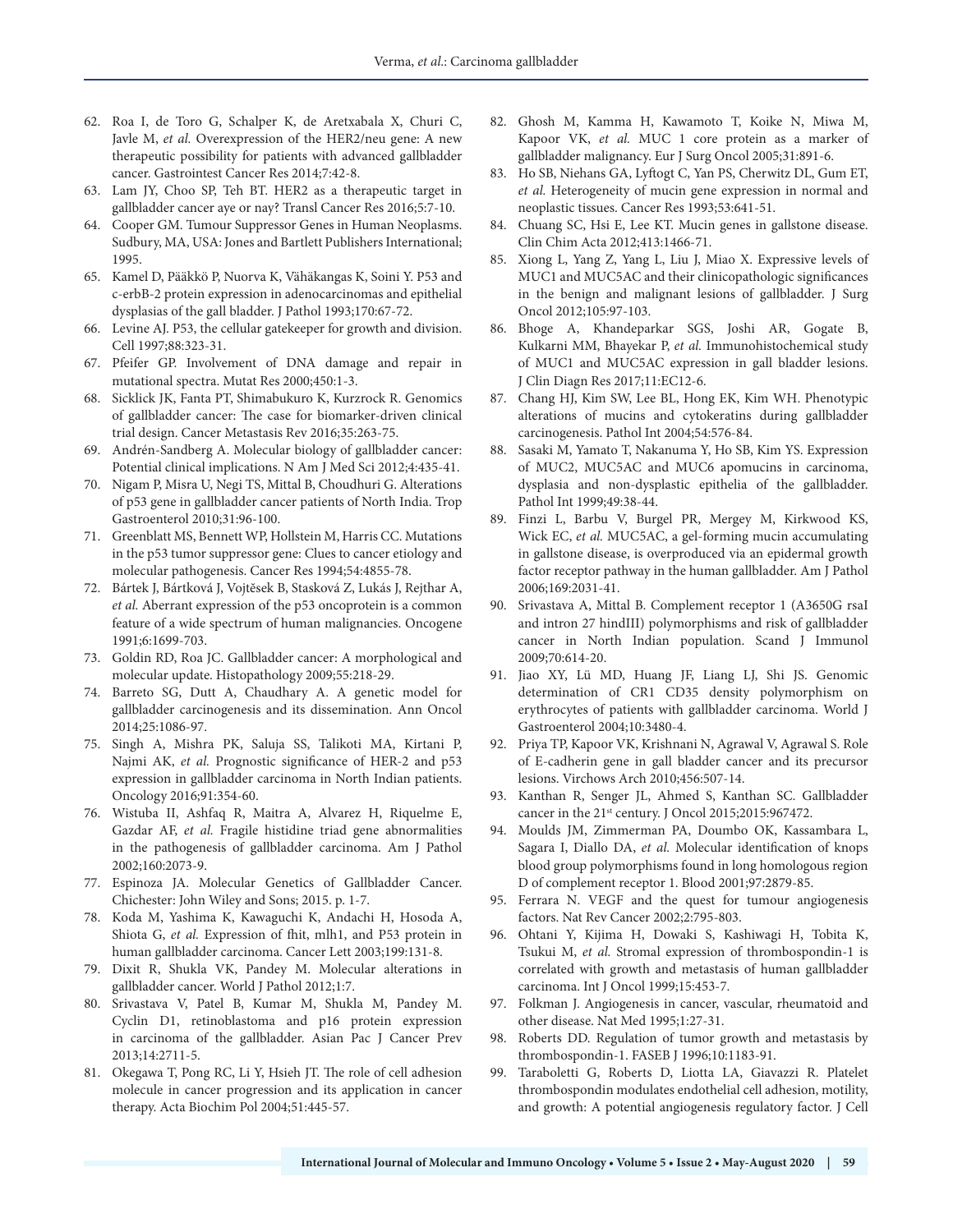Biol 1990;111:765-72.

- 100. Legan M, Luzar B, Marolt VF, Cor A. Expression of cyclooxygenase-2 is associated with p53 accumulation in premalignant and malignant gallbladder lesions. World J Gastroenterol 2006;12:3425-9.
- 101. Zhi YH, Liu RS, Song MM, Tian Y, Long J, Tu W, *et al.* Cyclooxygenase-2 promotes angiogenesis by increasing vascular endothelial growth factor and predicts prognosis in gallbladder carcinoma. World J Gastroenterol 2005;11:3724-8.
- 102. Kawamoto T, Shoda J, Asano T, Ueda T, Furukawa M, Koike N, *et al.* Expression of cyclooxygenase-2 in the subserosal layer correlates with postsurgical prognosis of pathological tumor stage 2 carcinoma of the gallbladder. Int J Cancer 2002;98:427-34.
- 103. Fumino S, Tokiwa K, Ono S, Iwai N. Cyclooxygenase-2 expression in the gallbladder of patients with anomalous arrangement of the pancreaticobiliary duct. J Pediatr Surg 2003;38:585-9.
- 104. Letelier P, Garcia P, Leal P, Ili C, Buchegger K, Riquelme I, *et al.* Immunohistochemical expression of vascular endothelial growth factor A in advanced gallbladder carcinoma. Appl Immunohistochem Mol Morphol 2014;22:530-6.
- 105. Zhang LQ, Xu XS, Wan Y, Song SD, Wang RT, Chen W, *et al.* Prognostic implications of estrogen receptor 1 and vascular endothelial growth factor A expression in primary gallbladder carcinoma. World J Gastroenterol 2015;21:1243-50.
- 106. Hui AM, Li X, Shi YZ, Takayama T, Torzilli G, Makuuchi M, *et al.* Cyclin D1 overexpression is a critical event in gallbladder carcinogenesis and independently predicts decreased survival for patients with gallbladder carcinoma. Clin Cancer Res 2000;6:4272-7.
- 107. Jin YM, Yim H, Shim C. Cyclin E expression in benign and malignant epithelial neoplasms of the gallbladder. Yonsei Med J 1997;38:301-6.
- 108. Schraml P, Bucher C, Bissig H, Nocito A, Haas P, Wilber K, *et al.* Cyclin E overexpression and amplification in human tumours. J Pathol 2003;200:375-82.
- 109. Mishra PK, Jatawa SK, Raghuram GV, Pathak N, Jain A, Tiwari A, *et al.* Correlation of aberrant expression of p53, rad50, and cyclin-E proteins with microsatellite instability in gallbladder adenocarcinomas. Genet Mol Res 2009;8:1202-10.
- 110. Ma HB, Hu HT, Di ZL, Wang ZR, Shi JS, Wang XJ, *et al.* Association of cyclin D1, p16 and retinoblastoma protein expressions with prognosis and metastasis of gallbladder carcinoma. World J Gastroenterol 2005;11:744-7.
- 111. Itoi T, Shinohara Y, Takeda K, Nakamura K, Takei K, Sanada J, *et al.* Nuclear cyclin D1 overexpression is a critical event associated with cell proliferation and invasive growth in gallbladder carcinogenesis. J Gastroenterol 2000;35:142-9.
- 112. Taguchi K, Aishima S, Asayama Y, Kajiyama K, Kinukawa N, Shimada M, *et al.* The role of p27kip1 protein expression on the biological behavior of intrahepatic cholangiocarcinoma. Hepatology 2001;33:1118-23.
- 113. Filipits M, Puhalla H, Wrba F. Low p27Kip1 expression is an independent prognostic factor in gallbladder carcinoma. Anticancer Res 2003;23:675-9.
- 114. Lowe SW, Lin AW. Apoptosis in cancer. Carcinogenesis 2000;21:485-95.
- 115. Mehrotra R, Tulsyan S, Hussain S, Mittal B, Singh Saluja S, Singh S, *et al.* Genetic landscape of gallbladder cancer: Global overview. Mutat Res 2018;778:61-71.
- 116. Srivastava K, Srivastava A, Mittal B. Caspase-8 polymorphisms and risk of gallbladder cancer in a Northern Indian population. Mol Carcinog 2010;49:684-92.
- 117. Turunen N, Pääkkö P, Soini Y. Apoptosis in gallbladder carcinomas and dysplasias, its relation to the expression of caspases 3, 6 and 8 and apoptosisregulating proteins bcl-2, mcl-1 and bax. Histol Histopathol 2000;15:53-60.
- 118. Thornberry NA, Peterson EP, Zhao JJ, Howard AD, Griffin PR, Chapman KT, *et al.* Inactivation of interleukin-1 beta converting enzyme by peptide (acyloxy)methyl ketones. Biochemistry 1994;33:3934-40.
- 119. Maurya SK, Tewari M, Sharma B, Shukla HS. Expression of procaspase 3 and activated caspase 3 and its relevance in hormone-responsive gallbladder carcinoma chemotherapy. Korean J Intern Med 2013;28:573-8.
- 120. Evan GI, Vousden KH. Proliferation, cell cycle and apoptosis in cancer. Nature 2001;411:342-8.
- 121. Gioacchini FM, Alicandri-Ciufelli M, Rubini C, Magliulo G, Re M. Prognostic value of bcl-2 expression in squamous cell carcinoma of the larynx: A systematic review. Int J Biol Markers 2015;30:e155-60.
- 122. Yang D, Zhan M, Chen T, Chen W, Zhang Y, Xu S, *et al.* MiR-125b-5p enhances chemotherapy sensitivity to cisplatin by down-regulating bcl2 in gallbladder cancer. Sci Rep 2017;7:43109.
- 123. Mikami T, Yanagisawa N, Baba H, Koike M, Okayasu I. Association of bcl-2 protein expression with gallbladder carcinoma differentiation and progression and its relation to apoptosis. Cancer 1999;85:318-25.
- 124. Dixit R, Raza M, Kumar M, Basu S, Shukla VK. Expression analysis of survivin and XIAP in gallbladder cancer: A casecontrol study in indo-gangetic plain. J Gastrointest Cancer 2018;49:487-92.
- 125. Gupta V, Goel MM, Chandra A, Gupta P, Kumar S, Nigam J, *et al.* Expression and clinicopathological significance of antiapoptotis protein survivin in gallbladder cancer. Indian J Pathol Microbiol 2016;59:143-7.
- 126. Dixit R, Pandey M, Tripathi SK, Dwivedi AN, Shukla VK. Comparative analysis of mutational profile of sonic hedgehog gene in gallbladder cancer. Dig Dis Sci 2017;62:708-14.
- 127. Yadav A, Gupta A, Yadav S, Rastogi N, Agrawal S, Kumar A, *et al.* Association of WNT signaling pathway genetic variants in gallbladder cancer susceptibility and survival. Tumour Biol 2016;37:8083-95.
- 128. Dixit R, Singh G, Pandey M, Basu S, Bhartiya SK, Singh KK, *et al.* Association of methylenetetrahydrafolate reductase gene polymorphism (MTHFR) in patients with gallbladder cancer. J Gastrointest Cancer 2016;47:55-60.
- 129. Khandelwal A, Bacolla A, Vasquez KM, Jain A. Long noncoding RNA: A new paradigm for lung cancer. Mol Carcinog 2015;54:1235-51.
- 130. Fang Y, Fullwood MJ. Roles, functions, and mechanisms of long non-coding RNAs in cancer. Genomics Proteomics Bioinformatics 2016;14:42-54.
- 131. Khandelwal A, Malhotra A, Jain M, Vasquez KM, Jain A. The